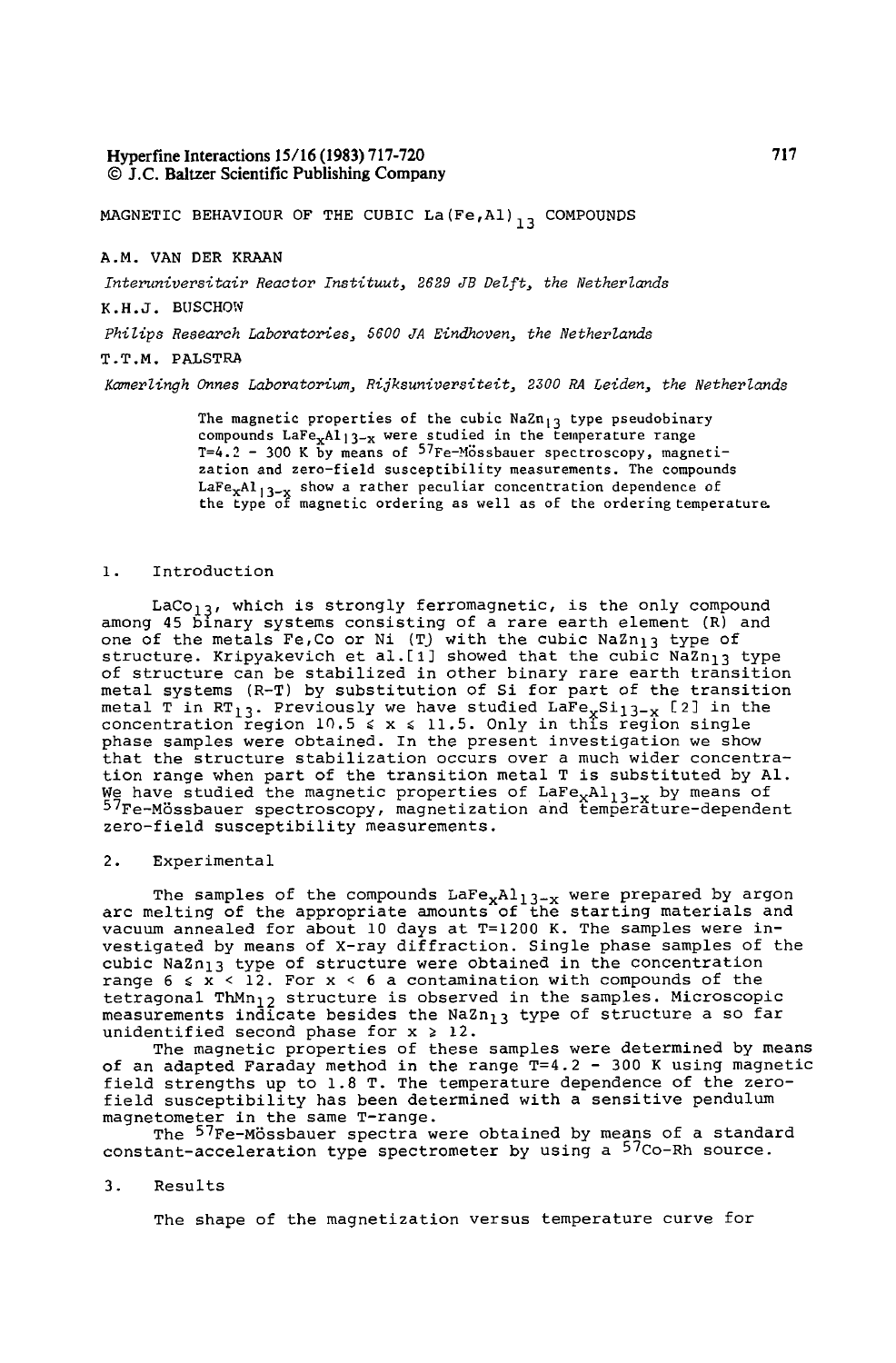$x \leq 11.2$  is typical for a ferromagnet. The values for the saturation moment per iron atom at T=4.2 K ( $\mu_{\rm s}$ ) and the values of the Curie temperature  $(T_c)$  are listed for the various compounds in Table 1 and plotted in fig. I.

Table 1 The lattice const<u>a</u>nt a, T<sub>c</sub> and µ<sub>s</sub> determined from magnetization measurements and T<sub>c</sub> and H<sub>eff</sub> determined from Mossbauer spectrometry of the compounds  $L\overline{a}Fe_{X}Al_{13-x}$ .

| x    | a(R)                     | $T_c(K)$ | $({}^{\mu}$ $\beta$ /Fe)<br>$\mu_{\bf s}$ | $T_c^{\dagger}(K)$ | $H_{eff}(T)$ |
|------|--------------------------|----------|-------------------------------------------|--------------------|--------------|
|      | 11.93                    |          |                                           | 65                 | 12.0         |
|      | 11.86                    |          | 0                                         | 55                 | 12.0         |
| 7.5  |                          |          |                                           | 70                 |              |
| 8    | 11.80                    | 138      | 1.02                                      | 126                | 14.5         |
| 9    | 11.74                    | 237      | 1.47                                      | 238                | 19.0         |
| 10   | 11.67                    | 250      | 1.66                                      | 250                | 22.0         |
|      | 11.61                    | 195      | 2.00                                      | 190                | 26.5         |
| 11.8 | $\overline{\phantom{a}}$ |          | 0.1                                       |                    |              |
| 12.0 |                          |          | 1.0                                       | 235                | 26.0         |

The saturation moment increases from  $\mu_{\bf g}$   $\approx$  0  $\mu_{\cal B}$  for x = 7 to  $\upmu_{\bf S}$   $\approx$  2.0  $\upmu_{\bf R}$  for  ${\bf x}$   $\approx$  11. For  ${\bf x}$   $\gt$  11 the magnetization is strongly decreasing to about  $\mu_{\mathbf{S}}$  = 0.1  $\mu_{\mathsf{B}}$ /Fe for  $\mathbf{x}$  = 11.8. However for  $\mathbf{x}$  = 12.0  $_{\tt S}$   $\scriptstyle\rm \times$  1  $\mu_{\sf R}$ /Fe is measured. The Curie temperature (T $_{\tt C}$ ) determined from magnetization measurement increases with increasing x and after reaching a maximum for  $x = 9.5$  it decreases. For  $x > 11$  it was impossible to determine  $T_c$  in this way.



Fig. l. Concentration dependence of the Curie temperature, saturation moment  $\mu_s$  and mean magnetic hyperfine field  $\bar{H}_{eff}$  in LaFe<sub>x</sub>Al<sub>13-x</sub>

In fig.2we have plotted the temperature dependence of the zerofield susceptibility for x = 11.2, 11.5, 11.8 and 12.0 respectively. The shape of the curve as found for x = 11.2 is characteristic for x < 11.2, indicating a sharp transition from ferromagnetic to paramagnetic behaviour. However a drastic change in the temperature dependence of the susceptibility is observed for  $x > 11.2$ .

The Mössbauer spectra obtained at  $T=4.2$  K are shown in fig.3. The contribution of the unidentified second phase in the spectrum of LaFe<sub>12</sub>Al is clearly observed and the outermost lines of this contribution are indicated by arrows in fig.3. The unidentified phase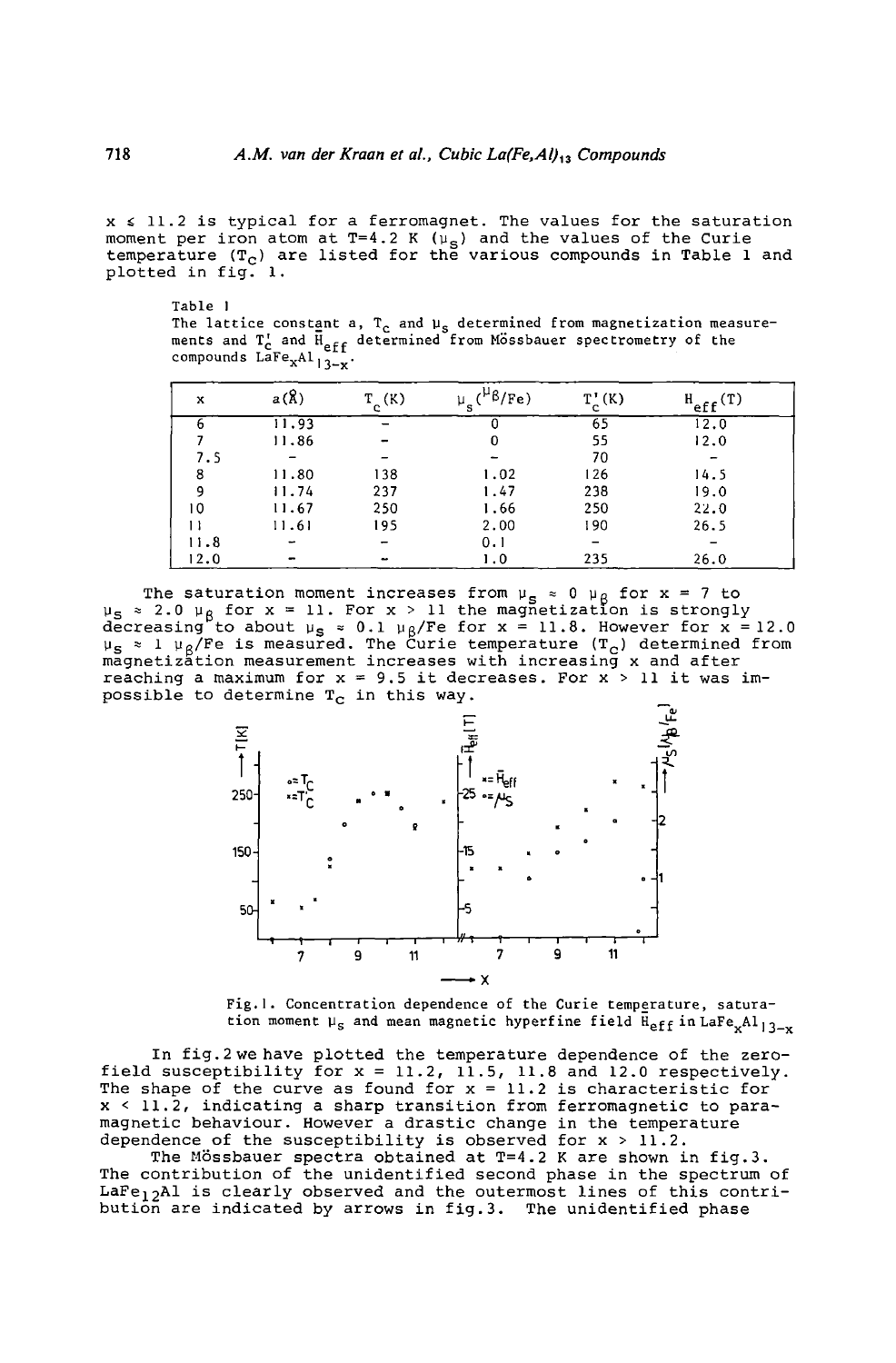$\approx$  40% of the sample) remains magnetically ordered at T=238 K as is shown in fig.4, while the other part of the sample is in the paramagnetic region. It is obvious that the spectrum of the sample with a nominal composition Lare $_\mathtt{AAlg}$  really belongs to the compound LaFe $_\mathtt{AAlg}$ which crystallizes in the ThMn $_{12}$  type of structure [3]. The mean hyperfine fields deduced are listed in Table 1 and have been plotted in fig.l. The mean hyperfine field shows the same concentration dependence as the saturation magnetization from  $x = 11$  to  $x = 8$ . How-<br>ever, for lower values of x, the mean hyperfine field levels off to ever, for lower values of x, the mean hyperfine field levels off to the value observed for LaFe $_4$ Al $_8$  (ThMn $_{12}$  structure), which compound orders antiferromagnetically [3]. The values of the magnetic ordering temperature (T~) defined as the temperature at which the hyperfine splitting of the Mossbauer spectrum disappears are listed in Table 1 and also plotted in fig.1. A remarkable increase of  $\mathbb{T}_{\mathbb{C}}^1$  for  $\mathsf{x}$  = 12 has been observed after a decrease from T $_c$  = 250 K for x = 10 to T $_{c}$ =190 K for  $x = 11$ .



Fig.2. Temperature dependence of the zero field susceptibility  $X_0$  in LaFe<sub>x</sub>Al<sub>13-x</sub>.

4. Discussion

The heat of alloying between La and Fe is positive [4]. As a consequence a stable La-Fe intermetallic does not exist. A minimum amount of A1 will be required to lead to a pseudo-binary compound of a negative heat of formation and in addition form a suitable structure to accomodate the size of each of the three constituent atomic species.

In the compounds  $\text{LaFe}_X \text{Al}_{13-x}$  the moment per Fe atom decreases with decreasing Fe concentration and behaves according to expectation for  $8 \le x \le 11$ . However, for  $x \le 7$  no net magnetization has been found at T=4.2 K while a magnetic hyperfine splitting is still observed in the Mossbauer spectrum. We believe that the loss of the net magneti zation for x  $\leqslant$  7 is due to formation of a spin glass, which means that for decreasing Fe concentration the ferromagnetic exchange interaction is decreasing faster than the antiferromagnetic one. For x < 6 the ThMn<sub>l2</sub> type of structure becomes favoured. The composition of the compound formed is  $\mathtt{LaFe_{4}Al_{B}}$ , which orders antiferromagnetically [3]. It is interesting that at the low Fe concentration region not only the antiferromagnetic exchange interaction becomes relatively strong, as in LaFe<sub>4</sub>Al<sub>R</sub>, but also the magnetic hyperfine field approaches the value observed for  $\texttt{LaFe}_4\texttt{Al}_R$  [3].

In the high Fe concentration region the susceptibility measurements indicate that the pseudo binary compound is changing from entirely ferromagnetic ordering for  $x = 11.2$  to an antiferromagnetic ordering for  $x \ge 11.5$ . This picture is qualitatively consistent with the very low magnetic moment observed for  $x = 11.8$  while still a large hyperfine field is observed at the Fe-site. The increase of the